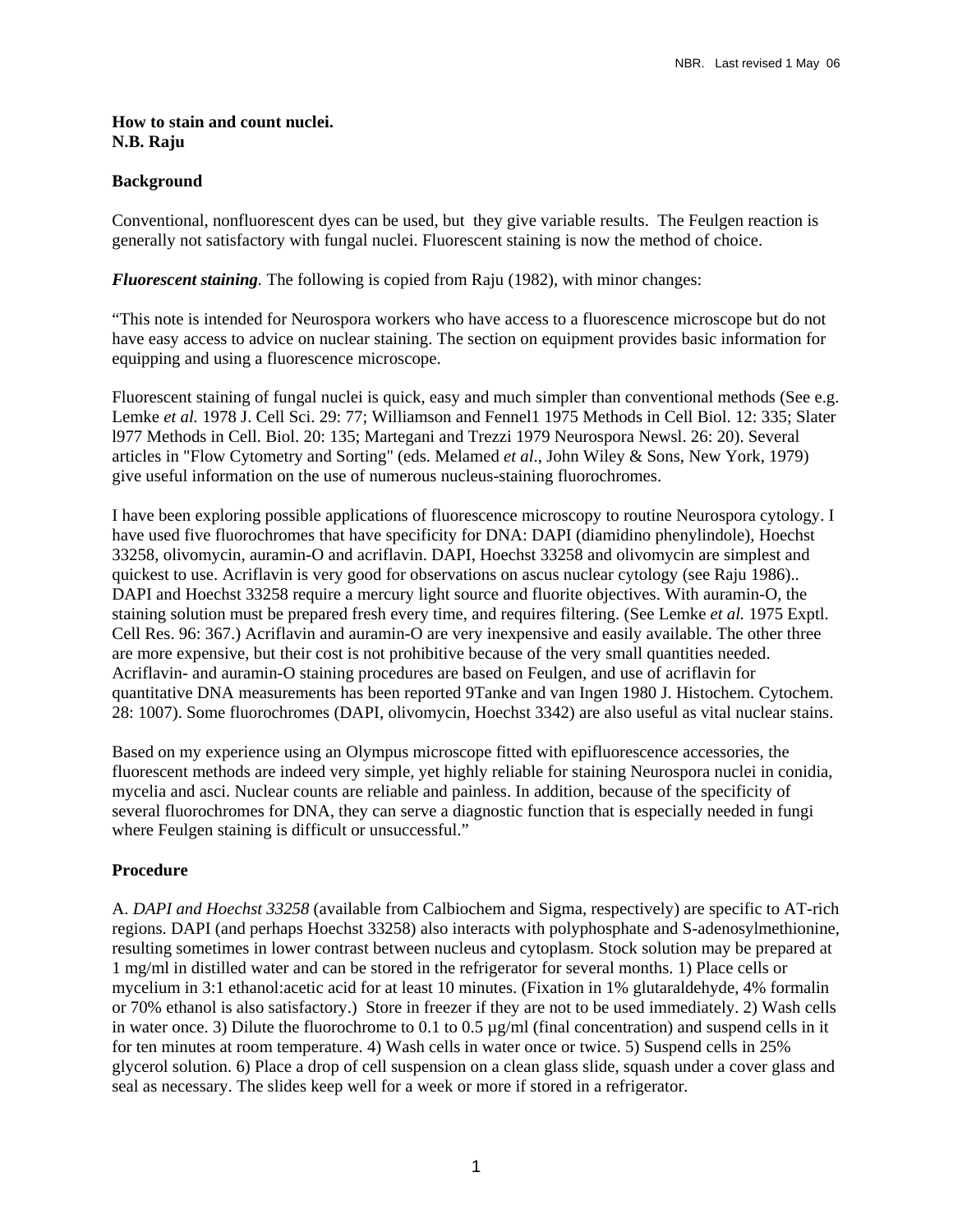B. *Olivomycin* (available from Calbiochem) is structurally related to mithramycin, with specificity for G-C- rich regions. Stock solution is prepared as 1 mg/ml 0.067 M Sorenson's phosphate buffer, pH 7.0, and can be stored in the refrigerator for a year or more. Place cells in ethanol:acetic acid (3:l) for at least ten minutes and store in the refrigerator if they are not to be used immediately. (Glutaraldehyde, ethanol or formalin may also be used for fixation.) Rinse cells in the phosphate buffer. Stain cells for five to ten minutes in 100 µg olivomycin per ml buffer to which magnesium chloride is added (25 mM). Follow other steps as given for DAPI above. The slides may be stored in the refrigerator for several months without loss of fluorescence intensity. According to the literature, mithramycin (available from Sigma) can be handled in a similar manner (Slater 1977 Methods in Cell Biol. 20: 135).

C. *Acriflavin* (from Sigma) and auramin-O (from Kodak) staining protocols resemble the conventional Feulgen procedure (Cirssman *et al.* 1975 Methods in Cell Biol. 9: 179; Tanke and Van Ingen 1980 J. Histochem. Cytochem. 28: 1007, Lemke *et al.* 1975 Exptl. Cell Res. 96: 367). A simplified acriflavin method involves acid hydrolysis of unfixed cells in 4N HCl for 15 to 30 min at 30°C and staining in a solution containing acriflavin (100-200  $\mu$ g/ml) and K<sub>2</sub>S<sub>2</sub>O (5 mg/ml) in 0.1N HCl for 20 to 30 min at 30ºC. (The shorter hydrolysis and staining times are for conidia and mycelia, whereas the longer times are for asci inside intact perithecia.) The stained cells are washed at least three times (5 min each) in an HCl-70% ethanol mixture (2:98 v/v) at 30°C and twice in distilled water, to remove the noncovalently bound stain from cells. Cells are squashed under a coverglass in a drop of 25% glycerol. Raju (1986) recommends the use of acriflavin for detailed meiotic chromosome analysis. See also "*How to stain meiotic chromosomes using acriflavin".*

### *Equipment*

For most observations, I recommend an epifluorescence microscope (also called reflected- or incidentlight fluorescence microscope) employing a super-pressure mercury lamp. A mercury light source is very versatile because of its multiple emission peaks, including near-UV. The near-UV is essential when employing DAPI or Hoechst 33258. Olivomycin, acriflavin or auramin-O do not require the near-UV emission, and can be used with either a mercury or a quartz-halogen light source. In addition to the light source, one or more sets of specifically matched excitation filter/dichroic mirror/barrier filter combinations are needed to deliver the radiation of desired wavelength to the specimen and to transmit the resulting fluorescence to the observer.

In an epifluorescence microscope, the light source is located at shoulder level. Radiation from the lamp travels a horizontal path through a 'narrow pass' excitation filter. A dichroic mirror placed at a 45º angle to the horizontal path reflects the radiation downwards so that it goes vertically through an objective to the specimen. The fluorochrome-DNA complex in the specimen absorbs this radiation and in turn, emits light of longer wavelength, which travels up through the same objective and through the dichroic mirror directly to the observer. (The dichroic mirror is opaque to shorter wavelengths but transparent to longer wavelengths.)

The transmission peak of the excitation filter should match as closely as possible the absorption maximum of the fluorochrome-DNA complex (365 nm with DAPI or Hoechst 33258, and about 425 nm for olivomycin). The dichroic mirror selected in each case should be opaque for excitation wavelength but transparent to the fluorescence emitted by the specimen (470 nm with DAPI or Hoechst 33258, and about 540 nm with olivomycin). Acriflavin or auramin-O fluorescence may be examined with the same filter/mirror combination as for olivomycin. A barrier filter placed between the dichroic mirror and the eyepiece improves contrast by absorbing shorter wavelengths. It is chosen to have a cut-off point somewhere above that of the dichroic mirror but just below the emission maximum of the fluorochrome-DNA complex.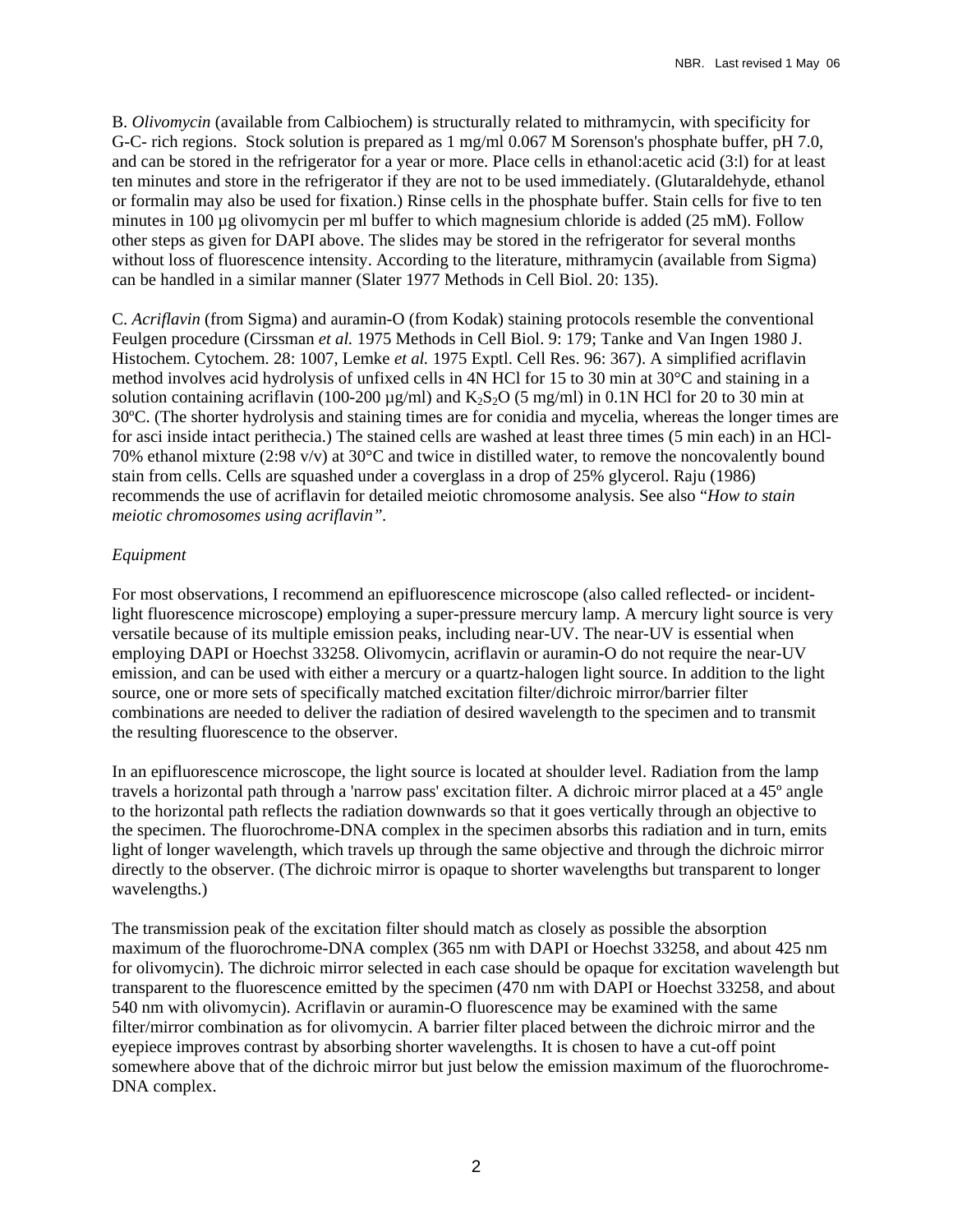Since the epifluorescence method uses the microscope objective as its own condenser, the objective must be capable of transmitting the desired wavelengths to the specimen. Fluorite objectives such as Zeiss Neofluors, Olympus UV-FL, Nikon UV-F, and Leitz FL, among others, are most useful for DAPI or Hoechst 33258. These objectives are also better than achromats for bright-field microscopy. The most expensive planapochromats (with their many lens elements) may not transmit the near-UV wavelengths necessary for DAPI or Hoechst 33258. Excitation of olivomycin, acriflavin and auramin-0, when complexed with DNA, is in the blue range requiring a different filter/mirror combination than that used for DAPI. In this mode, normal bright-field as well as fluorite objectives can be used.

Most existing research microscopes can be adapted for work with various DNA-specific fluorochromes by fitting them with UV, violet, blue or green excitation accessories. Cost varies from \$3,000 to over \$10,000 for accessories alone, depending on microscope make. New Olympus or Nikon research microscopes equipped for epifluorescence work appear to be as good for our purposes as are the much more expensive Leitz, Zeiss or Reichert units.

#### *Observation*

I routinely observe cells at 400× or higher magnification. High magnification objectives have the advantage of producing a brighter image because of their larger numerical aperture. After staining with DAPI or Hoechst 33258, nuclei as well as DNA-containing cytoplasmic organelles fluoresce bluish whereas olivomycin-, acriflavin-, or auramin-O-stained nuclei fluoresce golden yellow against a generally dark background. Both auramin-O and acriflavin are very good for staining Neurospora for nuclear counts as well as for quantitative DNA measurements. I use acriflavin because of its brighter fluorescence and because the staining solution need not be prepared fresh every time.

Fluorescent images fade as a result of intense excitation radiation: Fading is more rapid when high magnification objectives are used. DAPI and Hoechst 33258 are relatively stable and allow observations to be made for 5 to 10 minutes on each microscope field. Olivomycin (or mithramycin) fluorescence fades dramatically within a few seconds, especially in fresh preparations. Despite the initial rapid fading in these fresh specimens, residual fluorescence is adequate to allow reliable counting of nuclei and observation of major nuclear features. After storage for a week or more at 4°C, the olivomycin-stained specimens show remarkable resistance to fading and observations may be made for up to ten minutes on each microscope field. Acriflavin- or auramin-O-stained specimens fade less rapidly, allowing for observations to be made for five minutes or longer, even on fresh specimens.

Fluorescent fungal nuclei are especially difficult to record photographically because of their small genome size and the consequent problem of rapid fluorescence fading. Standard fine-grain films require unusually long exposures (4 minutes or longer) and fast films are very grainy at the desired magnifications. I find the recently introduced Ilford XP2 (ASA 400) black and white film exceptionally good for photographing fluorescent Neurospora nuclei and chromosomes. This film combines the fine grain of slow films and the high speed of fast films. See also "*How to do film and digital imaging"*.

### *Nonfluorescent staining*

Conventional dyes may be used for nuclear counts as well as for general cytology (Barratt and Garnjobst 1949, Barry 1966; Duran and Gray 1989, Raju 1984, 1998, Raju and Newmeyer 1977, Somers *et al.* 1960). See "*How to prepare aceto-orcein squashes, especially for pachytene chromosomes", "How to use hematoxylin for cytological studies",* and *"How to obtain naked nuclei extruded from the cell".*